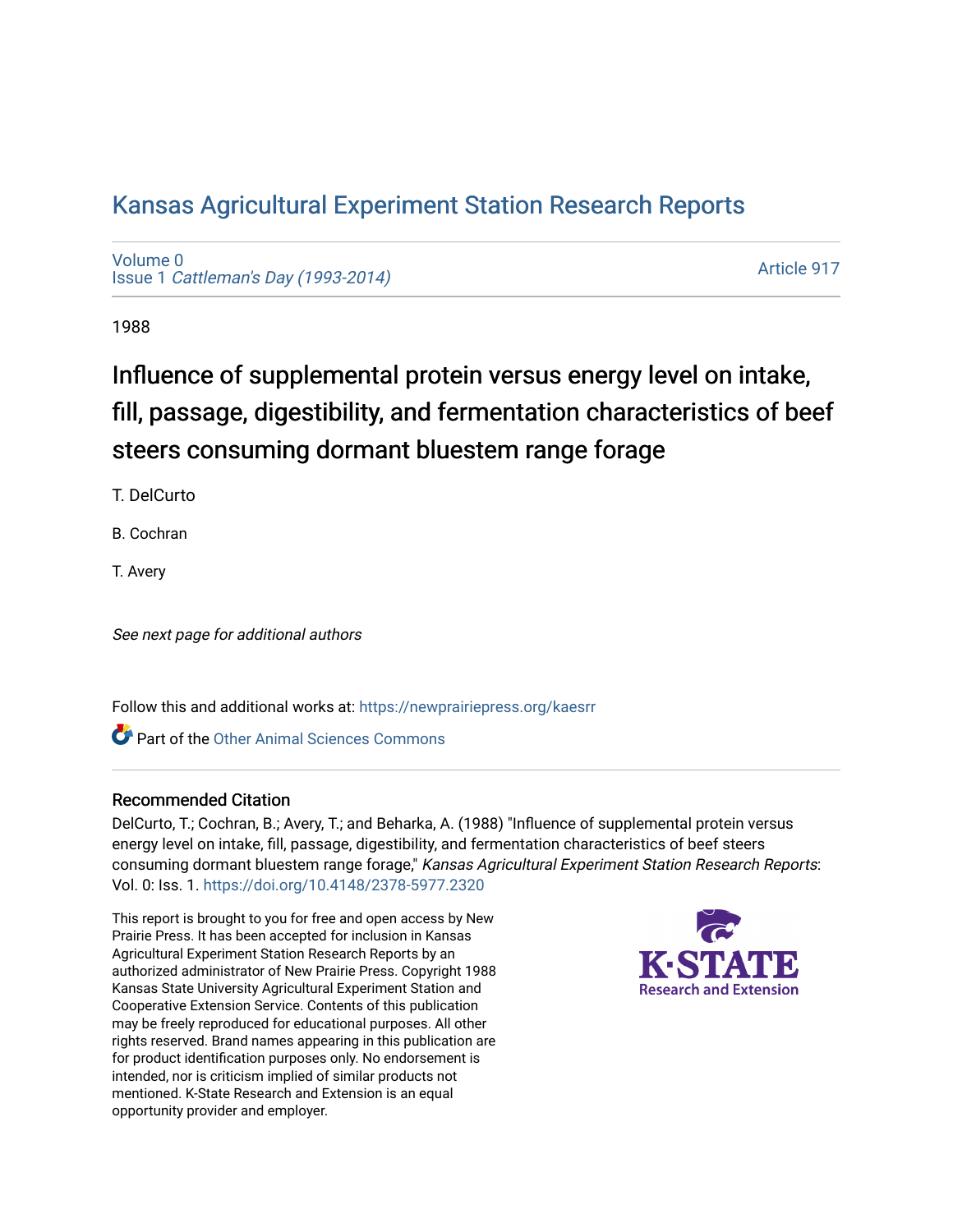# Influence of supplemental protein versus energy level on intake, fill, passage, digestibility, and fermentation characteristics of beef steers consuming dormant bluestem range forage

# **Abstract**

Two trials were conducted to evaluate effects of protein versus energy level in milo/soybean meal supplements on intake and utilization of dormant, bluestem forage. Forage dry matter intake and utilization of dormant bluestem forage appears to increase at higher levels of supplemental protein. Increased supplemental energy may be associated with depressed intake and utilization, particularly when supplements are low in protein.

## Keywords

Kansas Agricultural Experiment Station contribution; no. 88-363-S; Cattlemen's Day, 1988; Report of progress (Kansas State University. Agricultural Experiment Station and Cooperative Extension Service); 539; Beef; Protein vs energy; Steers; Dormant bluestem range forage; Intake; Fill; Digestibility; Fermentation

## Creative Commons License



This work is licensed under a [Creative Commons Attribution 4.0 License](https://creativecommons.org/licenses/by/4.0/).

## Authors

T. DelCurto, B. Cochran, T. Avery, and A. Beharka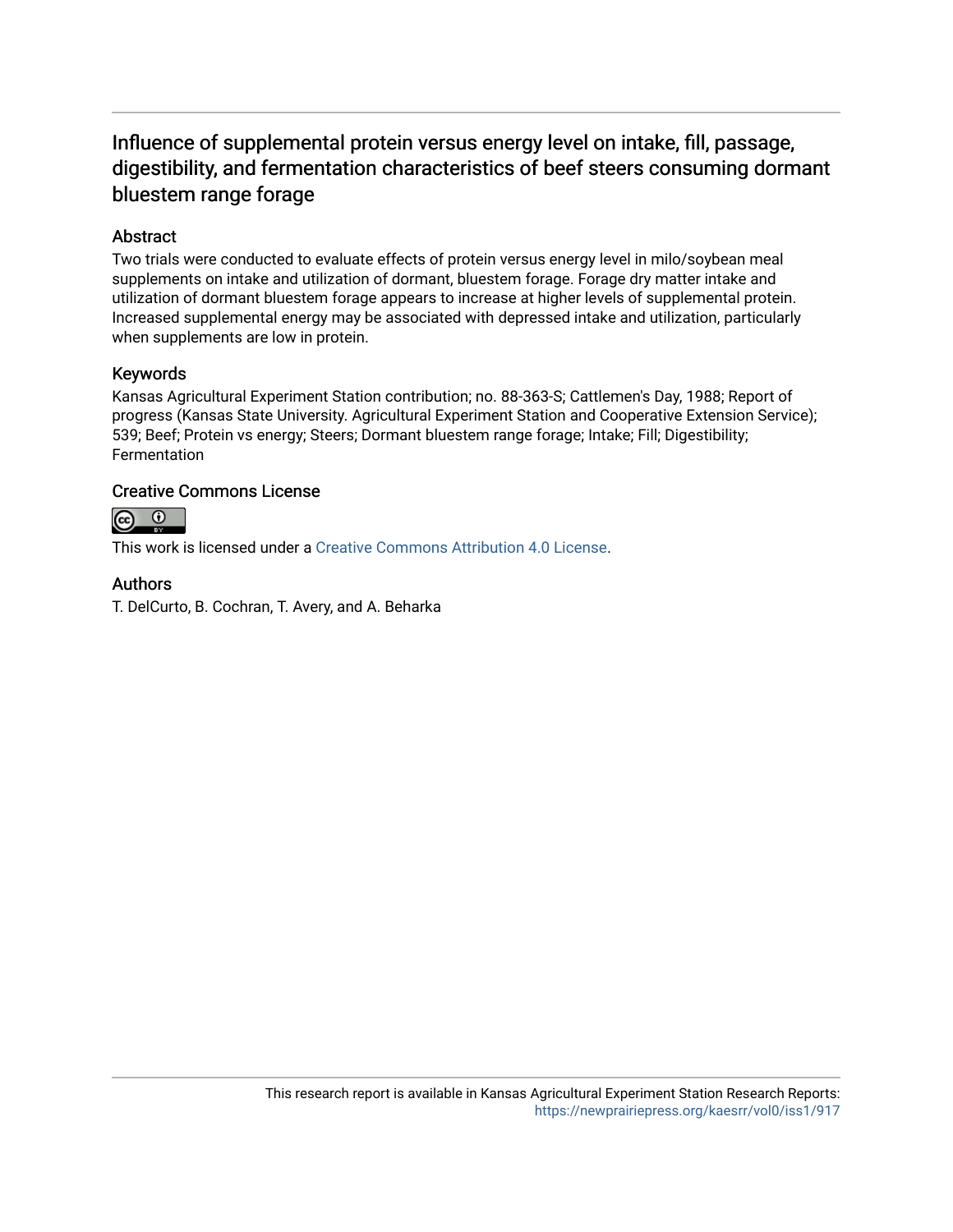

#### **Summar y**

Two trials were conducted to evaluate effects of protein versus energy level in milo/soybean meal supplements on intake and utilization of dormant, bluestem forage. Forage dry matter intake and utilization of dormant bluestem forage appears to increase at higher levels of supplemental protein. Increased supplemental energy may be associated with depressed intake and utilization, particularly when supplements are low in protein.

#### **Introduction**

Previous research at Kansas State University suggests that winter supplementation with moderate to high crude protein (CP) supplements is preferable because of their ability to stimulate forage intake and utilization. Supplements low in CP (e.g., cereal grains) tended to promote lower levels of forage intake and significantly depressed fiber digestibility. However, low CP supplements are frequently much cheaper. The question exists whether feeding increased quantities of low CP supplements (i.e., increasing the level of energy offered) would sufficiently offset some of their negative impacts on forage utilization. Therefore, our study was designed to evaluate how varying the levels of protein and energy in winter supplements would affect the intake and utilization of dormant, bluestem range.

#### **Experimental Procedures**

In two trials, 16 ruminally cannulated steers were randomly assigned within weight group (avg.  $= 732$  and 884 lb. for trials 1 and 2, respectively) to each of four treatments. Treatments consisted of supplementing steers with soybean meal (SBM)/milo mixtures that were combinations of various protein and energy levels (Figure 9.1). Crude protein (CP) concentrations in supplements and the level at which they were fed were: 1) 22% CP fed at .3% of body weight (SW); 2) 11% CP fed at .6% BW; 3) 44% CP fed at .3% BW; and 4) 22% CP fed at .6% BW. Protein concentration was altered by varying the quantities of SBM and milo. Because SBM and milo are nearly equivalent in energy value, level of supplemental energy provided was varied by feeding different quantities of supplement. Dormant prairie hay was provided at 130% of the previous 5-day average intake.

Trial 1 was a 28-day digestion study with 14-day adaptation, 7-day intake, and 7-day fecal collection periods.

Department of Surgery and Medicine.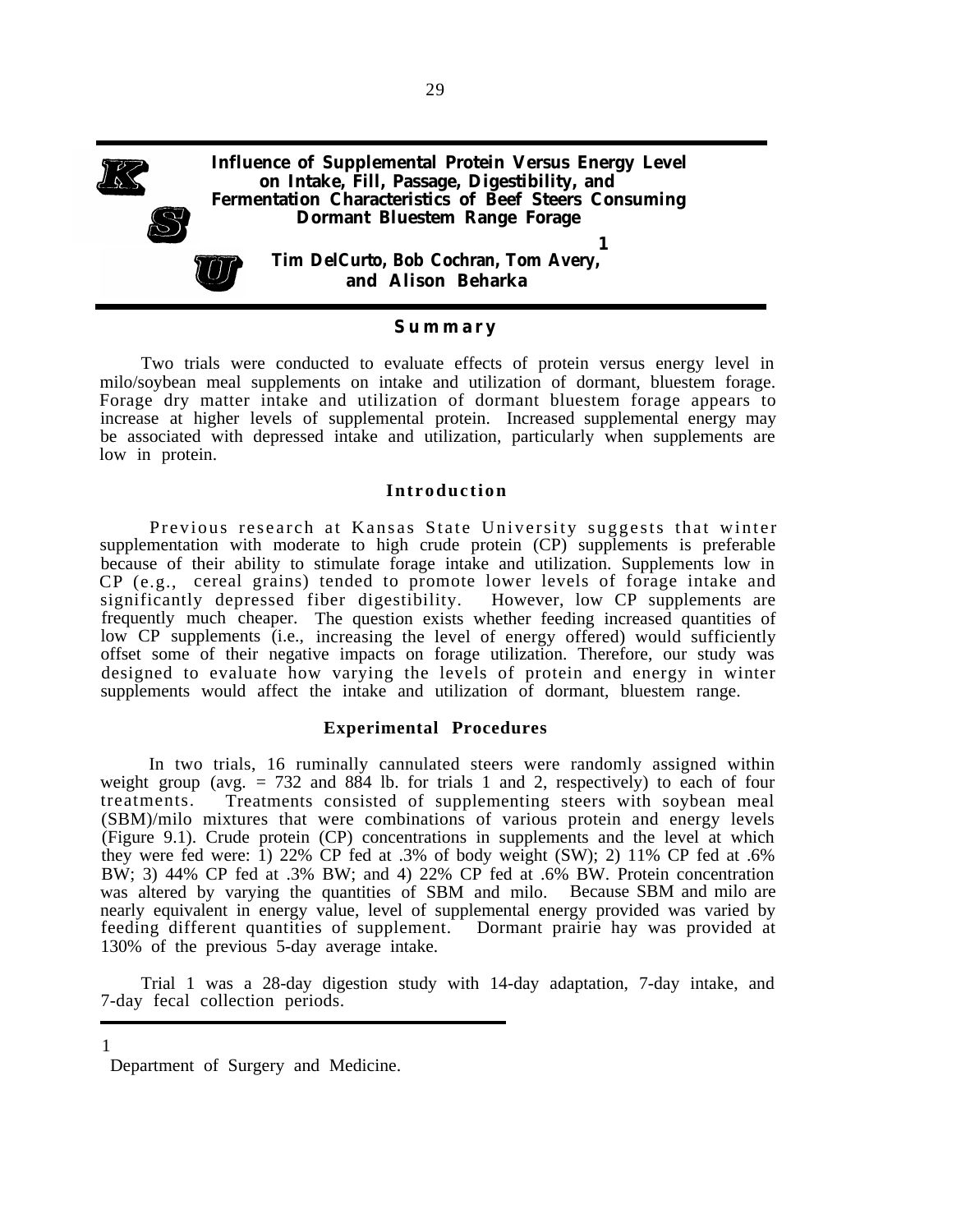|                                 |             | LOW                                  | <b>HIGH</b>                          |  |  |
|---------------------------------|-------------|--------------------------------------|--------------------------------------|--|--|
| Crude<br>Protein<br>LOW<br>(CP) |             | $.3 g$ CP/lb BW<br>4.2 Kcal ME/lb BW | $.3g$ CP/lb BW<br>8.4 Kcal ME/lb BW  |  |  |
| Level<br>1n<br>Supplements      | <b>HIGH</b> | $.6$ g CP/lb BW<br>4.2 Kcal ME/lb BW | $.6$ g CP/lb BW<br>8.4 Kcal ME/lb BW |  |  |

Metabolizable Energy (ME) Level in Supplements

Figure 9.1. Treatment Arrangement

Rumen fill values were obtained by complete ruminal evacuations, and subsamples of solid digesta were collected. The alkaline peroxide lignin component of the The alkaline peroxide lignin component of the subsamples was used to describe fill and passage of an indigestible component of the diet. On day 28, CoEDTA was given intraruminally, and rumen samples collected at 0, 3, 6, 9, 12, and 24 hours after feeding to measure liquid volume and passage.

Trial 2 was a 26-day study consisting of 18-day adaption, 5-day intake, and 2 day ruminal sampling periods. Procedures were similar to those of trial 1, except fecal collections were not made. On day 26, CoEDTA was given intraruminally, and rumen samples were taken at 0, 3, 6, 9, 12 and 24 hours after feeding to measure liquid volume, and passage.

#### **Results** and **Discussion**

In trial 1, influence of protein level on forage dry matter intake (DMI) depended on the corresponding energy level (Table 9.1). Increased supplemental energy at the low protein level depressed forage DMI. Influence of protein level on total diet dry matter digestibility (DMD) was also dependent on the corresponding energy level. Increased supplemental energy at the low protein level had a positive influence on total diet DMD. Increased DMD in this case may be explained by the reduction in forage DMI and the increased consumption of the highly digestible supplement. However, forage fiber digestibility (e.g., acid detergent fiber) was increased only by increasing supplemental protein levels. Increased supplemental energy at the low level of protein depressed forage fiber digestibility. In trial 2, forage DMI increased in response to high supplemental protein levels but tended to decrease with increased energy levels (Table 9.2). Liquid volume and flow increased with higher protein levels.

Results from both trials indicated providing supplemental protein to cattle grazing dormant winter rangelands increases forage intake. Increasing the level of supplemental energy at low levels of crude protein appears to decrease intake and forage digestibility. At higher levels of supplemental protein, this effect is not as dramatic.